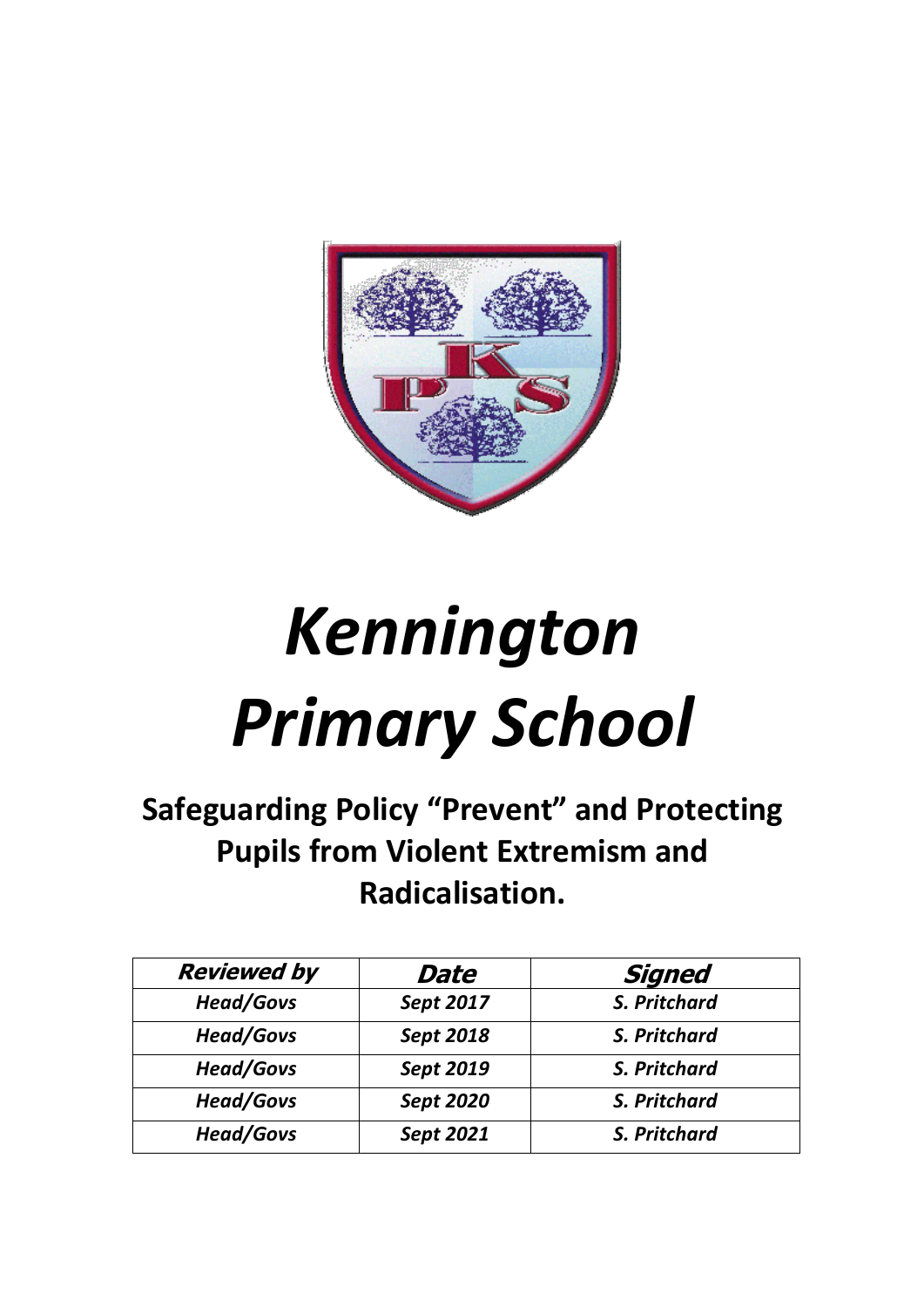## **Policy statement**

Our school recognises that it has duties of care towards its pupils and that safeguarding against extreme radicalisation that may leave them vulnerable to violent extremism is one of those duties.

### **This policy aims to:**

Make it clear that:

• There is no place for extremists in the school including expression of extremist views, vocal or active, which are opposed to fundamental British values.

• We will protect all pupils from harm and to ensure that they are taught in a way that is consistent with the law, our school's own values and the British values of tolerance, democracy and liberty.

• We will address awareness of our Prevent duty

### **What is Prevent?**

The Government's National Prevent strategy aim is to stop people from becoming radicalised, terrorists, or supporters of terrorism.

This is supported by three specific objectives:

1. Respond to the ideological challenge of terrorism and the threat we face from those who promote it.

2. Prevent people from being drawn into terrorism and ensure they are given appropriate advice and support (individuals).

3. Work with a wide range of sectors and institutions (including education, faith, health and criminal) where there are risks of radicalisation.

#### **Procedures**

Our school will:

- Raise awareness of The Prevent Duty amongst staff and governors.
- Strictly monitor internet access and use to promote safeguarding and British values, and avoid extremism.
- Promote British values of tolerance, understanding, compassion, and respect.
- Promote our own school's values.
- Monitor children's views, values and tolerance.
- Apply safer recruitment procedures.
- Ensure that staff do not use teaching materials which may encourage intolerance.
- Ensure that children are not actively encouraged by teachers or visitors to the school to support extremist views of any form.
- Provide staff training, including newly appointed staff when undergoing induction on the